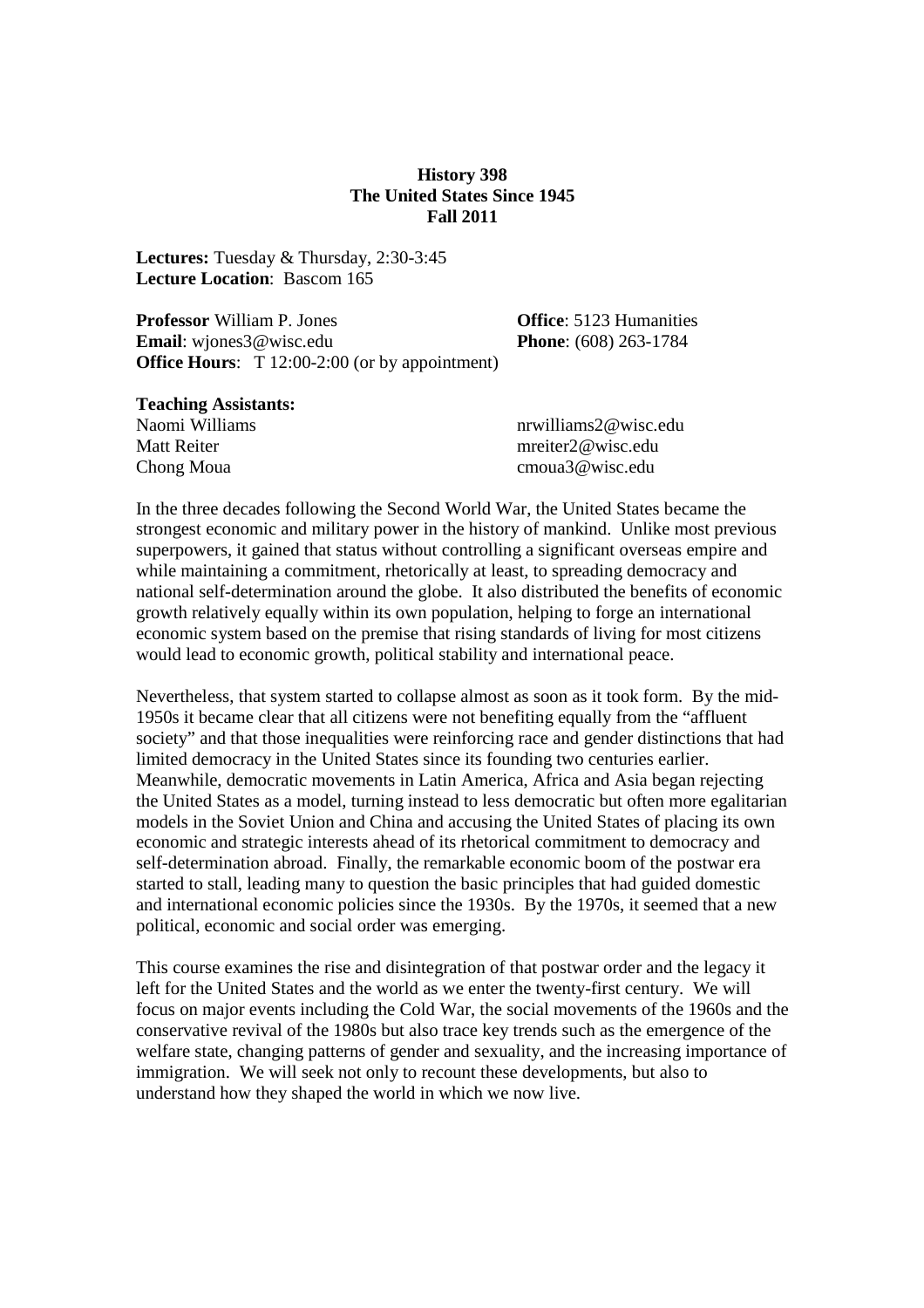**Requirements:** Weekly assignments for this course include two lectures, one discussion section, and 100-200 pages of reading. The purpose of discussion is to deepen and evaluate students' understanding of lecture and reading materials so it is critical that you attend all lectures and complete the weekly assignment before your section meeting. You are encouraged to ask questions during lectures, but you should also bring questions about lecture or reading material for discussion during sections.

**Evaluation:** Students will be graded according to their participation in discussion sections (20%), three short papers (15% each) and a final essay (35%). Participation will be measured by a combination of attendance, preparation and contribution to discussions. Every student must answer three of the four short paper questions listed on the syllabus.

**Note on writing:** All written assignments for this class should be typed, doublespaced with 12 point font and standard one-inch margins. They should be carefully edited and free of grammatical, spelling or typographical errors. All papers should be printed out and brought to class. They will not be accepted via email.

**Required Reading:** There are five required books for this course. They can be purchased at A Room of One's Own Feminist Bookstore, 307 W. Johnson St. (257-7888). They are all available in paperback and students can purchase used copies where they are available. Reserve copies are available for 3 hour loan at College Library.

- Robert Griffith and Paula Baker, *Major Problems in American History Since 1945* (3rd edition, Houghton Mifflin, 2007)
- Lizabeth Cohen, *A Consumers' Republic: The Politics of Mass Consumption in Postwar America* (Vintage Books, 2003)
- Barbara Ransby, *Ella Baker and the Black Freedom Movement: A Radical Democratic Vision* (University of North Carolina Press, 2003)
- Lisa McGirr, *Suburban Warriors: The Origins of the New American Right* (Princeton University Press, 2002)
- Mahmood Mamdani, *Good Muslim, Bad Muslim: America, The Cold War, and the Roots of Terror* (Three Leaves Press, 2005)

**Academic Conduct:** Students will be held to the highest standards of academic honesty and integrity. Instances of Academic Misconduct (including cheating and plagiarism) will be prosecuted according to the "Student Academic Misconduct Campus Procedures" of the UW System Administrative Code. Please familiarize yourself with those procedures and their definition of Academic Misconduct: <http://www.wisc.edu/students/conduct/uws14.htm>

**Abilities**: Students who need special accommodation due to a disability should contact me privately. Please also contact the Mcburney Disability Resource Center <http://www.mcburney.wisc.edu/> at 608-263-2741 (phone); 263-6393 (TTY); 263-2998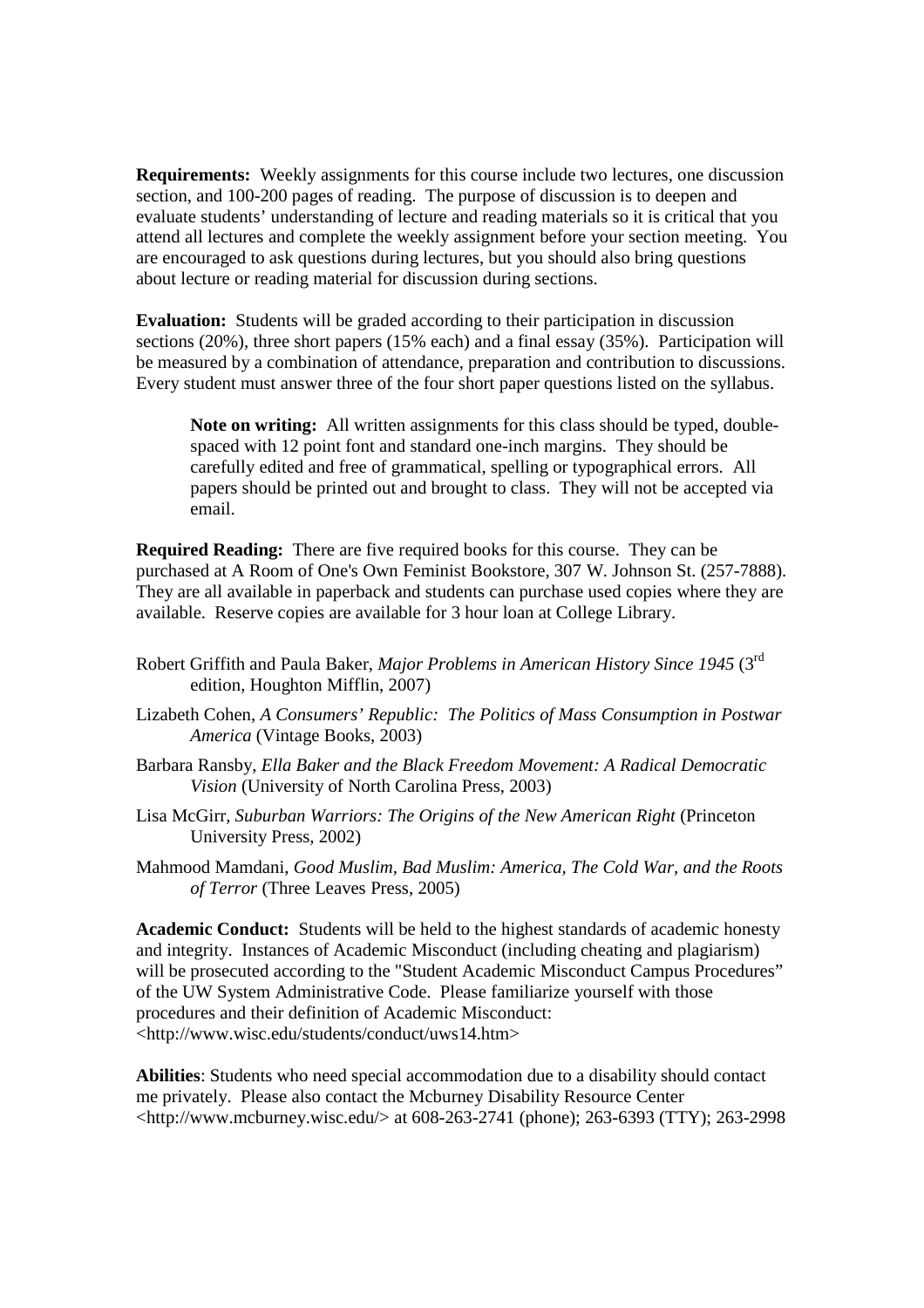(FAX); FrontDesk@mcb.wisc.edu to ensure that accommodations are implemented in a timely fashion.

### **Course Schedule:**

#### **Week 1 Rise of the New Deal Order**

Sept. 6 Shadow of the "Greatest Generation"

Sept. 8 The Transformation of Liberalism

# **Required Reading**

Griffith and Baker, *Major Problems*, Chapter 1 Cohen, *Consumer's Republic,* 1-109

#### **Week 2 The American Century**

Sept. 13 Origins of the Cold War

Sept. 15 "The Affluent Society"

# **Required Reading**

Griffith and Baker, *Major Problems*, Chapter 2 Cohen, *Consumer's Republic,* 111-191

# **Week 3** Cracks in the New Deal Order<br>Sept. 20 Race and the Welfare State

Race and the Welfare State

Sept. 22 **Film:** "The Life and Times of Rosie the Riveter"

#### **Required Reading**

Griffith and Baker, *Major Problems*, Chapter 3 Cohen, *Consumer's Republic,* 193-289

#### **Week 4 The Cold War Heats Up**

Sept. 27 Un-Americanisms Sept. 29 From Cuba to Vietnam

#### **Required Reading**

Griffith and Baker, *Major Problems*, Chapter 4 Cohen, *Consumer's Republic,* 291-410

**Paper 1 (4-5 pages; due in Section):** What accounts for the economic and military power of the United States in the 1940s and 1950s? Address the legacies of the Depression and the Second World War, the economic and social policies associated with the New Deal, and any other factors that you see as relevant. Support your answer with evidence from lectures and the assigned readings for weeks 1-3.

| Week 5 | The Challenge of Civil Rights |
|--------|-------------------------------|
|--------|-------------------------------|

Oct. 4 Revolts in the South

Oct. 6 **Film:** "Step by Step: Building a Feminist Movement"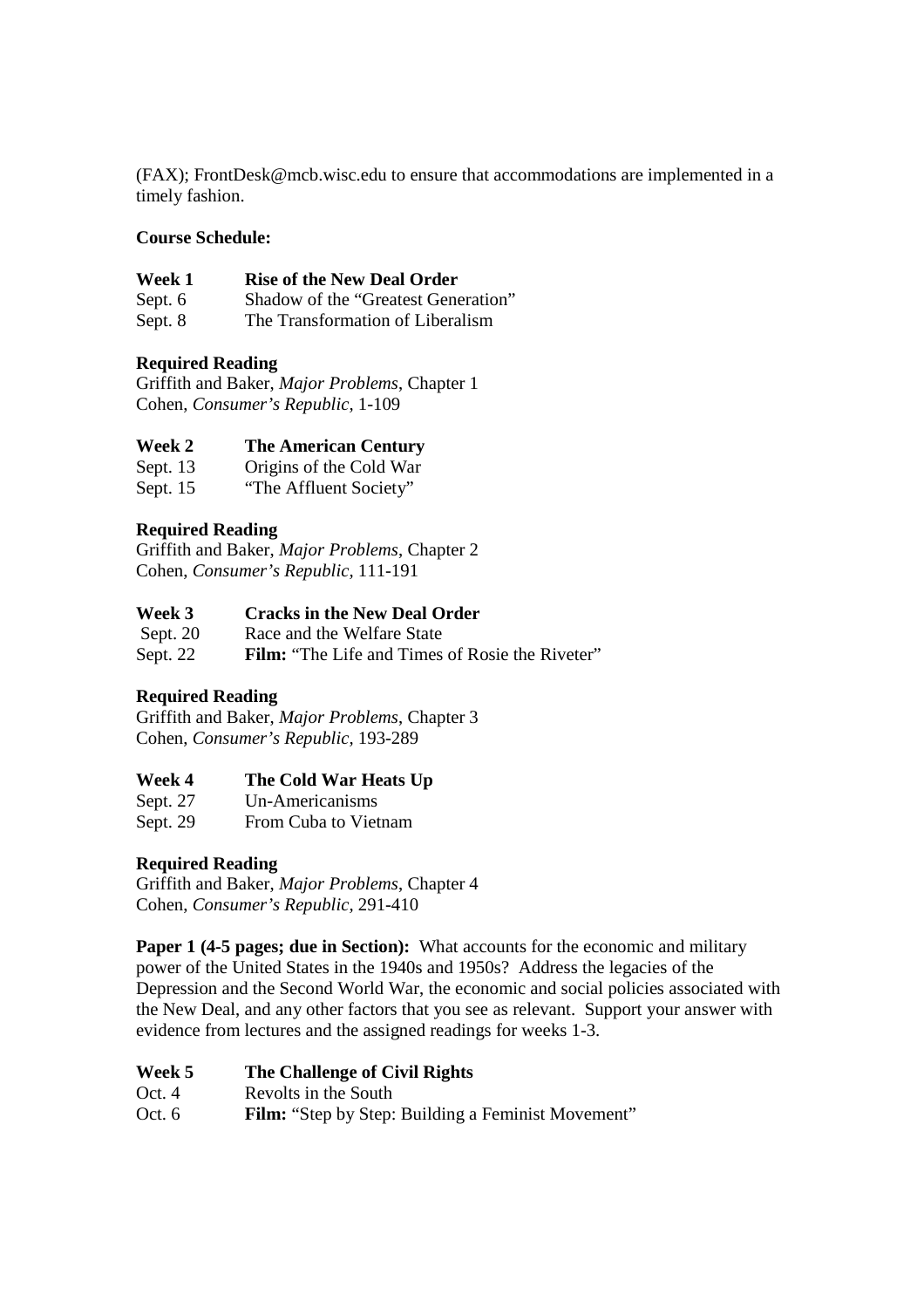#### **Week 6**

| Oct. 11   | Gender and Sexuality in Postwar America                    |
|-----------|------------------------------------------------------------|
| $\sim$ 10 | $\mathbf{E}^{(1)}$ $(1, 1, 1)$ $\mathbf{E}^{(2)}$ $(1, 1)$ |

Oct. 13 **Film:** "At the River I Stand"

#### **Required Reading**

Griffith and Baker, *Major Problems*, Chapter 5 & 8 Ransby, *Ella Baker*, 1-104

#### **Week 7 The Crisis of Liberalism**

| Oct. 18 | Roots of the New Right |
|---------|------------------------|
| Oct. 20 | Roots of the New Left  |

# **Required Reading**

Griffith and Baker, *Major Problems*, Chapter 6 & 7 Ransby, *Ella Baker*, 105-298

#### **Week 8 End of the American Century?**

Oct. 25 Dissent and Détente

Oct. 27 The Roots of Malaise

#### **Required Reading**

Griffith and Baker, *Major Problems*, Chapter 9 Ransby, *Ella Baker*, 299-374

**Paper 2 (4-5 pages; due in Section):** To what extent did the civil rights, feminist, peace and other social movements coalesce into the New Left of the late 1960s? Were those movements fundamentally liberal, or did they reject or challenge important aspects of liberalism as it had been defined in the postwar era? Support your answer with evidence from lectures and the assigned readings for weeks 4-7.

| Nov. 1 | "To Believe in America Again" |
|--------|-------------------------------|

Nov. 3 Who Won the Cold War?

#### **Required Reading**

Griffith and Baker, *Major Problems*, Chapter 10 McGirr, *Suburban Warriors*, 1-110

#### **Week 10 The New World Order**

Nov. 8 The New Economy

Nov. 10 The New Immigration

#### **Required Reading**

Griffith and Baker, *Major Problems*, Chapter 11 McGirr, *Suburban Warriors*, 111-186